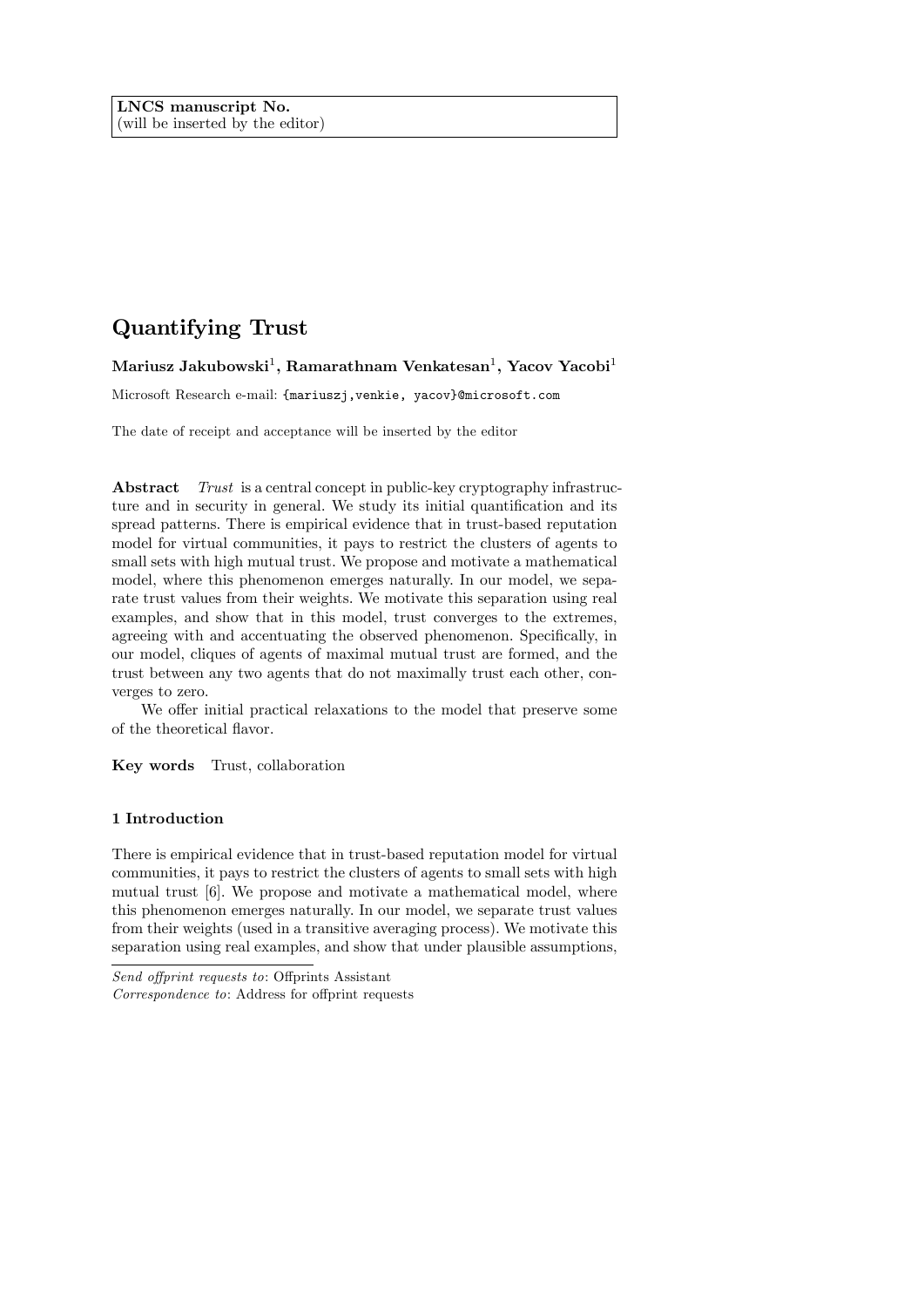in this model trust converges to the extremes, accentuating the empirically observed phenomenon. Specifically, in our model, cliques of agents of maximal mutual trust are formed, and the trust between any two agents that have no common max-trust clique converges to zero.

This work is different from authorization languages, such as DKAL-2 ([7]), where the goal is to create a distributed access control, and trust relations are given binary relations.

#### 1.1 Trust model

Customarily, we compute the local trust between two agents independent of the behavior of other agents. We then feed it into the computation of transitive trust, where we compute an average of the opinions of peers. Examples of both stages of trust computation can be found in [6] and in [10]. The former has a very nuanced definition, with attention to details, such as freshness of the data. Ignoring such important details (which should be put back in a real implementation), we propose a bare-bones Information Theoretic definition of local-trust. It is the most general definition, and can be used when the necessary conditional probabilities are known (even a very rough estimate is sufficient). But when they are not available, then standard less general definitions can be used. Our main result about trust is independent of the definition of local-trust. It is a phenomenon of the transitive trust. Our definition of transitive-trust is a slight change to the definition of transitive trust of e.g.  $[10]$ . But this change is sufficient to expose the effect.

The local trust depends on the gap between behavior and expected behavior of an ideal agent in that role. When we can model behavior as a random variable, the most general way to quantify the gap between two random variables is their conditional entropy. We later specialize this concept for collaborative Web search (where we expect the gap to be a metric). In this case, one user's trust in another may derive from similarity of their queries and preferred search results.

#### Transitive trust:

In many cases, we can clearly separate weights from trust levels. For example, it is standard practice to ask reviewers of scientific papers to declare their confidence level in their own conclusions. Namely, they are highly trusted to begin with. They are so much trusted that we leave it to them to decide the weight of their own opinions. The same is true when interviewing candidates for research positions. In the case of collaborative Web search, the user may designate context-dependent weights to some persons whom she knows personally (in addition, we may be able to do some automatic weight allocation). When there is no weight data we assign uniform weights.

A trust matrix of *n* agents is a  $n \times n$  matrix  $T = (\alpha_{ij} t_{ij})$ , where  $t_{ij}$  is the trust of agent i in agent j, and  $\alpha_{ij}$  is the relative weight that i assigns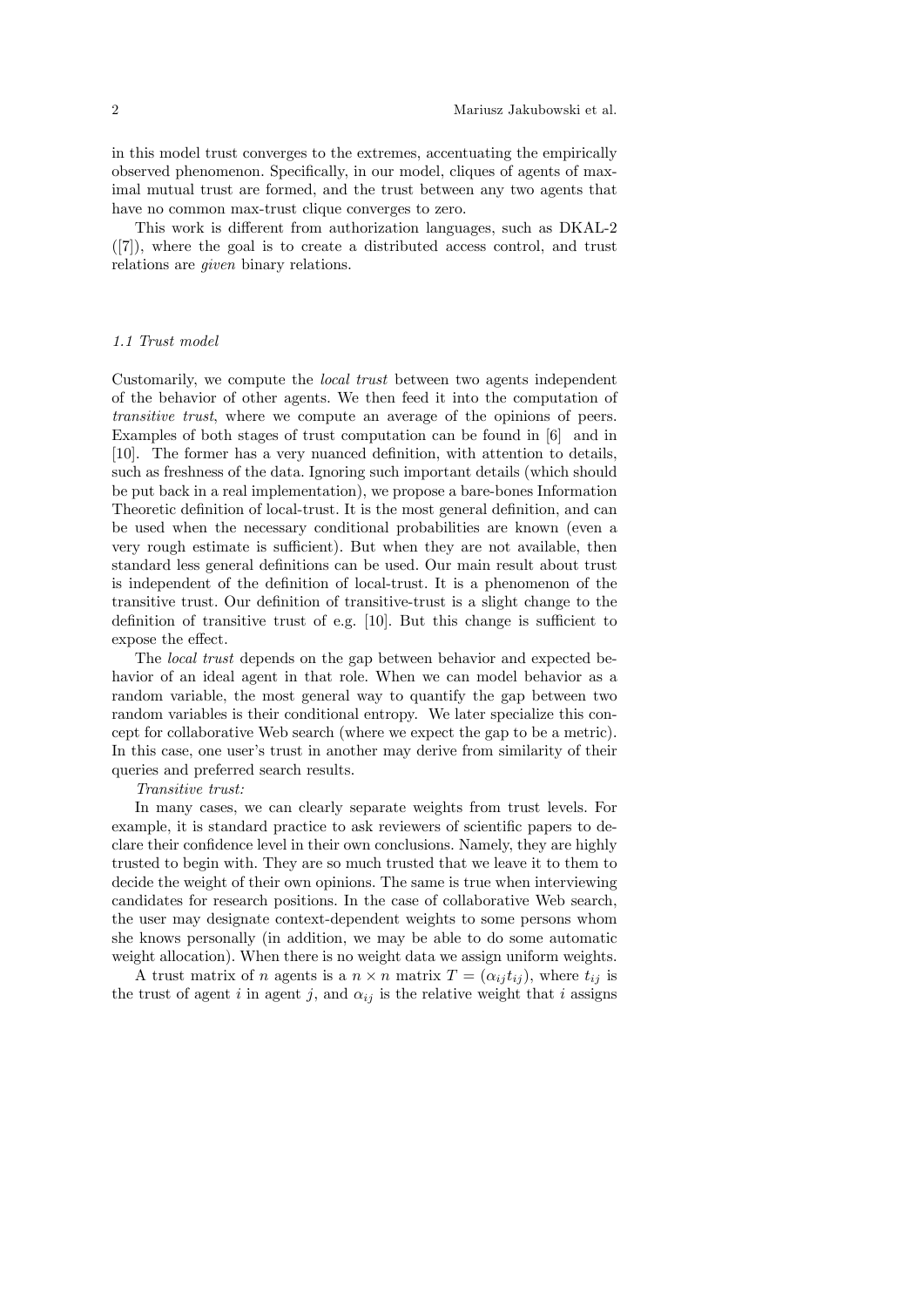to the opinion of j. The common-wisdom (e.g., in [10]) is to engineer  $T$ to be stochastic. We do not know of a justification to up-front impose this restriction. In contrast we define only the matrix of weights to be stochastic (this is exactly the meaning of weighted average; a convex combination) and allow trust to have any value in the real interval [0,1]. This change is sufficient to unmask the above phenomenon.

# 2 Trust

## 2.1 Local trust

Following [18], we model an information-source as a random variable, and use these two expressions synonymously. The amount of information emanating from a source is the amount of uncertainty that existed before the source released the information. This is the Information Theoretic entropy. Let M denote a message space, and let  $x, y$  be random variables over that space. We use  $x$  to denote both a r.v. and the agent associated with it. The conditional entropy (also, equivocation) of y given x is the average uncertainty of y given x, denoted  $H_x(y)$ . Normalized per bit, its value is in the  $[0,1]$  interval<sup>1</sup>.

Main thesis: Local-trust depends on the information-gap between behavior and the expected behavior of an ideal agent in the same role. When we can represent these behaviors as random variables, the most general measure for this information-gap is conditional-entropy (or simple derivatives thereof ).

Suppose r.v. x gets values  $l \in \mathbb{M}$  and y has values  $m \in \mathbb{M}$ . Let  $p(l,m) = Pr[x = l \cap y = m],$  and let  $p_l(m) = Pr[y = m | x = l].$ Then,  $p(l) = \sum_m p(l,m)$  and  $p_l(m) = \frac{p(l,m)}{p(l)}$ . The entropy of x is defined [18] as  $H(x) = -\sum_l p(l) \log p(l)$ , and the equivocation of y given x is  $H_x(y) = -\sum_{l,m} p(l,m) \log p_l(m)$ , which is the same as saying (perhaps more intuitively)  $H_x(y) = H(x, y) - H(x)$ . We normalize  $H_x(y) \in [0, 1]$ .

**Definition 1** (Local-Trust): Let  $x, y, z$  denote 3 r.v. over M, where y represents an agent in some well defined role, whose trustworthiness we try to evaluate,  $x$  correspond to an ideal agent in that role (who doesn't lie nor err), and z corresponds to the evaluator's view of x. Then the absolute trustworthiness of y is  $1 - H_x(y)$ , and the trust of z in y is  $t_{zy} = 1 - H_z(y)$ .

Remark 1 The r.v.  $z$ , encompasses whatever the evaluator can efficiently compute about x. For example, if y is a consistent liar, then it is a very reliable source of information (like in IT). But we go beyond just bit flipping (as is the case in the Capacity of a binary symmetric channel in IT).

<sup>&</sup>lt;sup>1</sup> The entropy function is concave, but the equivocation  $H_x(y)$  is not necessarily concave.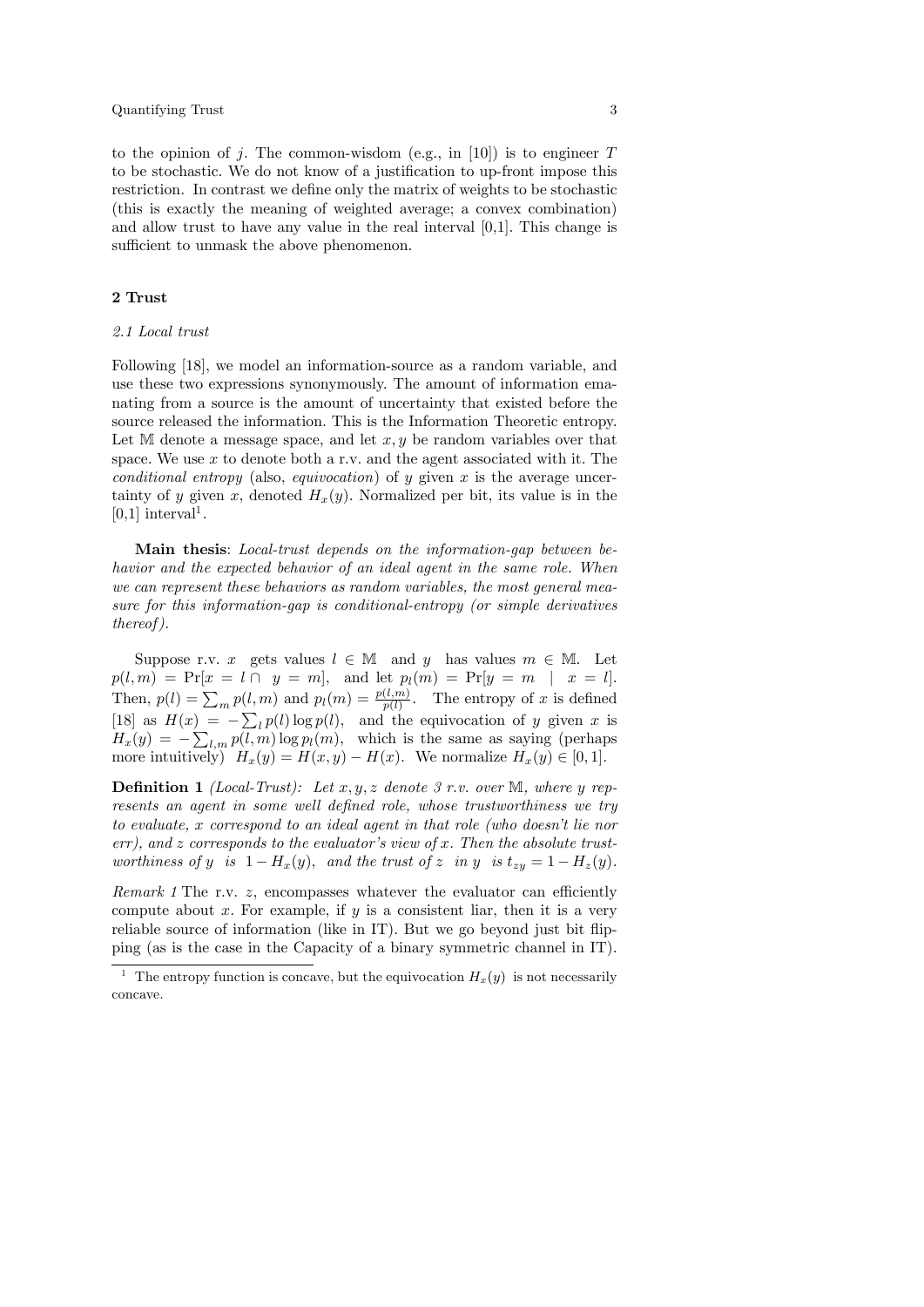Following A.C. Yao [22] we allow any polynomial time computation . This is also closely relates to work on Conditional Computational Entropy [14].

*Example-1*: Suppose that agent  $y$  is a revocation authority, and that there are  $n$  agents. Each instance of a revocation list is a binary  $n$ -tuple with value 1 corresponding to a revoked agent. The message space M is the set of all  $2^n$  such *n*-tuples. Each of the 3 r.v. associates some probability to each message.

#### 2.2 Transitive trust

2.2.1 General: We propose a slight modification to existing mathematical model [10]. In the new model (unlike the old) trust converges to the extremes, agreeing with the empirical evidence. We speculate, that this model can further improve the results.

Trust Matrix: Consider a set  $\{1, 2, \ldots n\}$  of agents. In a  $n \times n$  trust matrix  $T = (\alpha_{ij} t_{ij})$ , entry  $(i, j)$  is the trust of agent i in agent j, denoted  $t_{ij}$ , weighted by some weight factor  $0 \le \alpha_{ij} \le 1$ , where for all i,  $\sum_{i=1}^{n} \alpha_{ij} = 1$ .  $\alpha_{ij}$  can be interpreted as the *relative* relevance of the opinion of a peer (for example, a peer may be fully trusted but claim little confidence about some specific evaluation; the condition  $\sum_{i=1}^{n} \alpha_{ij} = 1$  is the usual meaning of weighted average). Occasionally we use the uniform weight  $1/n$  as an example, but our claims hold for any convex combination. When the discrete time  $\tau = 1, 2, ...$  is necessary for the explanation we write  $t_{ik}(\tau)$  instead of  $t_{ik}$ . We assume that for all i and  $\tau$ ,  $t_{ii}(\tau) = 1$ . <sup>2</sup> It is natural to normalize the trust values to the interval  $0 \leq t_{ij} \leq 1$ , since we expect  $0 \leq t_{ij}(\tau) t_{jk}(\tau) \leq 1.$  This is similar to EigenTrust [10], but with important difference. We do not engineer T so that for all  $i$ ,  $\sum_{j=1}^{n} \alpha_{ij} t_{ij} = 1$  (in fact, we do not know of any justification for such constraint).

**Definition 2**  $\vec{A}$  maximal trust matrix is a trust matrix where every agent has trust=1 in every agent (i.e. for uniform weight, the matrix  $T$  is all  $1/n$ ).

#### Interpretation of right eigenvector of T:

Consider the  $n \times n$  trust matrix, T of agents 1, 2, ... Assume a candidate 0 to this set. The agents  $1, 2, \ldots n$  are existing set members. Each of them interviews the candidate to determine a local trust value. Interviewer  $i$ has local trust value  $t_{i0}$  in candidate 0. Let  $t = (t_{10}, t_{20}, ... t_{n0})^T$ . Right multiplying  $T_t$  yields the transitive trust values after one iteration. The right eigenvector, corresponding to eigenvalue 1, is the stable transitive trust values of the existing set members in the candidate.

<sup>&</sup>lt;sup>2</sup> When trust is based on similarity, as is the case with trust-based collaborative Web search, we do not have to assume  $t_{ii} = 1$ . It follows from the definitions.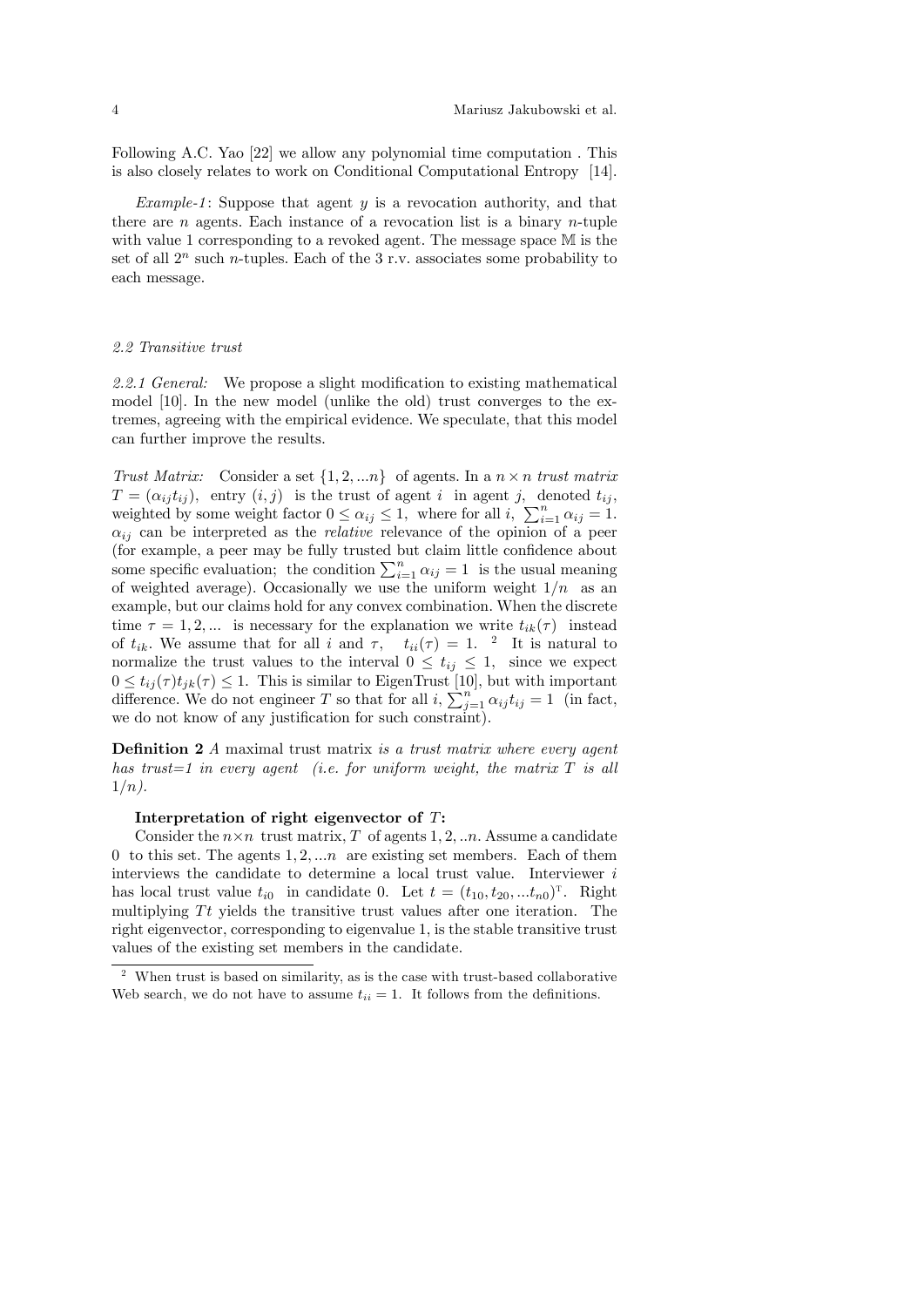Quantifying Trust 5

Interpretation of left eigenvector of  $T: Row i$  represents the trust of agent  $i$  in each of the set members, and column  $j$  represents the trust of each set member in agent j. Let  $t^{T}(\tau)$  denote a row vector whose entry  $j = 1, 2, \ldots n$ , is the aggregate trust of *existing* set members in *existing* agent j at discrete time  $\tau$ . Then  $t^{T}(\tau+1) = t^{T}(\tau) \cdot T(\tau)$ . Therefore a left eigenvector that corresponds to eigenvalue 1, is a stable trust vector representing the overall trust of the set in each of its *existing* members<sup>3</sup>.

2.2.2 Modes of clique build-up Along the time axis, the process is dynamic;

cliques may grow, then split (when facing new data).

Definition 3 We use the term gradual clique build-up when referring to a dynamic process, using right multiplication,  $t(\tau + 1) = T(\tau)t(\tau)$ , where current data applies to current candidates to a clique,  $t(\tau)$ , but existing clique members, that were accepted under older data, are not judged again under the newer data. If all the agents represented by  $T(\tau)$  are evaluated using the data available at time  $\tau$ , then we call it instantaneous clique build-up.

So,  $T(\tau)$  has different interpretation, depending on the mode of clique build-up. In the instantaneous clique build-up, the data at time  $\tau$  is used in all the entries of the matrix, and in the gradual mode of clique build-up, entries are added gradually, and once added they are not re-evaluated under newer data. the left (right) eigenvector corresponding to eigenvalue 1 is the stable solution in the instantaneous (gradual) clique build up.

2.2.3 The Perron-Frobenius Theory The part of the theory that we actually use here appears e.g. in [17], Theorem 1.1, part (e). For a concise summary of the theory see also Th. 1.3.1 in Andries Brouwer's notes<sup>4</sup>. Let T be any matrix over  $\mathbb R$  (a vector is a special case).  $T > 0$  means that every entry of T is positive (the notation  $T \geq 0$  should also be interpreted likewise). A matrix  $T \in \mathbb{R}^{n \times n}$  is primitive if  $(\exists k)[T^k > 0]$ . It is irreducible if  $(\forall i, j)(\exists k)[(T^k)_{ij} > 0]$  (the corresponding digraph is strongly connected, i.e.  $\exists$  path from any node i to any node j). We present here only the part of the theory that we need now.

**Theorem 1** (Perron-Frobenius): Let  $T \in \mathbb{R}^{n \times n}$  be irreducible. There exists  $\theta_0 \in \mathbb{R}$  such that  $\theta_0 = \rho(T)$  is the spectral radius of T, and if  $0 \leq S \leq T$  and  $\sigma$  is any eigenvalue of S then  $|\sigma| \leq \theta_0$ . Furthermore,  $|\sigma| = \theta_0$  if and only if  $S = T$ .

<sup>&</sup>lt;sup>3</sup> If T is a maximal trust matrix, then after one iteration  $t(\tau)$  is necessarily a consensus. Since  $T^2 = T$ , T is also a projection. It projects onto U along V, where  $\mathcal U$  is all the consensus vectors, and  $\mathcal V$  is all the vectors whose components add up to zero. The minimal polynomial of T is  $x^2 - x$ , whose 2 roots are the eigenvalues  $\lambda_0 = 0$  and  $\lambda_1 = 1$ . Every consensus vector is an eigenvector corresponding to  $\lambda_1$ .

<sup>4</sup> http://www.win.tue.nl/~aeb/srgbk/node4.html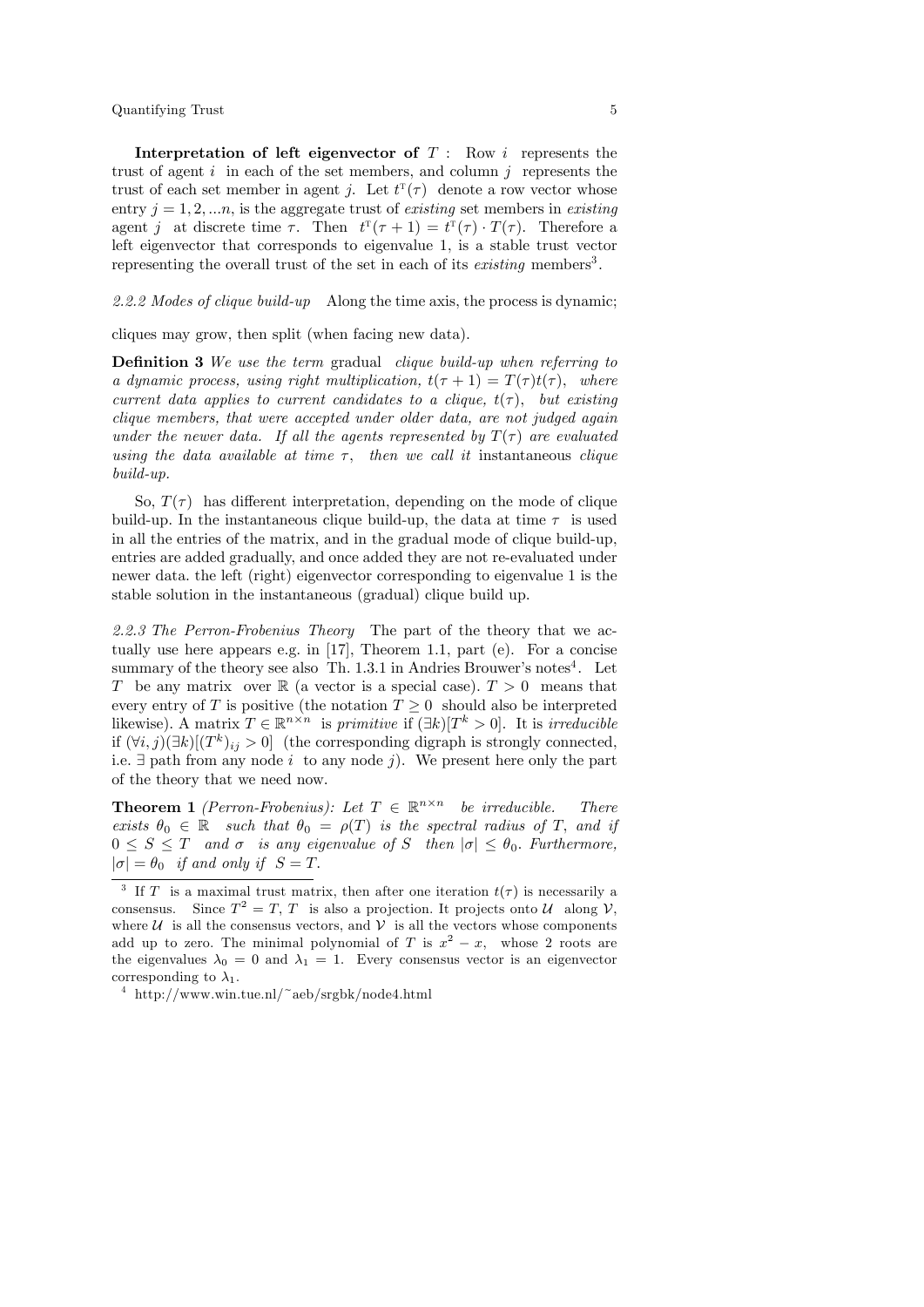Remark 2 Let  $T$  represent a max-trust clique. As such  $T$  is stochastic, hence its spectral radius is  $\rho(T) = 1$ . For any  $S < T$ ,  $\rho(S) < 1$  (by the above clause of the Perron-Frobenius Theorem). So,  $\lim_{k\to\infty} \rho(S^k) = 0$ . This is true not only when using uniform weights  $1/n$ , but for any convex combination.

Remark 3 A trust matrix which is not max-trust has only the zero vector as eigenvector.

Remark 4 Cliques of maximal trust are formed (they may overlap). The trust between two agents that do not maximally trust each other converges to zero (because any matrix S that includes both, is  $S < T$ ).

#### 3 Practical considerations

In the theoretical part of the paper we used the term "clique," while in the practical part, where we allow tolerances, we switch to the murkier term ìcluster.î Classic clustering distinguish agglomerative (bottom-up) from divisive (top-down) clustering. Both methods are useful even when data is static. In our processes data is dynamic. At each point in time, we can freeze the data and use either one or the other clustering methods, and achieve the same eventual structure.

The theoretical process is all-or-nothing. It forms max-trust cliques, and the trust between any two agents that do not maximally trust each other vanishes. This is useful as a general guideline, but in practice we have to do useful things with less than perfect trust. Allowing tolerance  $\beta$  means accepting a candidate with less than perfect score  $t \in [1 - \beta, 1]$ . We hence switch from the *clique* terminology to the murkier but more realistic *clus*ter. In this case (if at least one entry  $t_{ij} < 1$ ) the only eigenvector of the trust matrix of the cluster is the all zero vector (from the Perron-Frobenius Theory). So, we can no longer use eigenvectors. Instead we want to try a related process, which coincides with the theory for zero-tolerance  $(\beta = 0)$ .

**Definition 4** The cohesion of a cluster of agents is the smallest trust between a pair of agents in the cluster.

It is convenient now to consider right-multiplying the trust matrix  $T$  of a cluster, by a column vector  $t(\tau)$ , representing the trust of each of the existing cluster members in a new candidate, at discrete time  $\tau$ . So,

$$
t(\tau+1)=Tt(\tau).
$$

Based on empirical evidence of [6] and in agreement with our mathematical model, we opt to try relatively high cohesion clusters of agents.

In the theoretical case, when T is max-trust, then one iteration of  $t(\tau +$  $1) = T t(\tau)$  yields a stable solution (an eigenvector corresponding to eigenvalue one). Therefore in the practical approximation we also consider only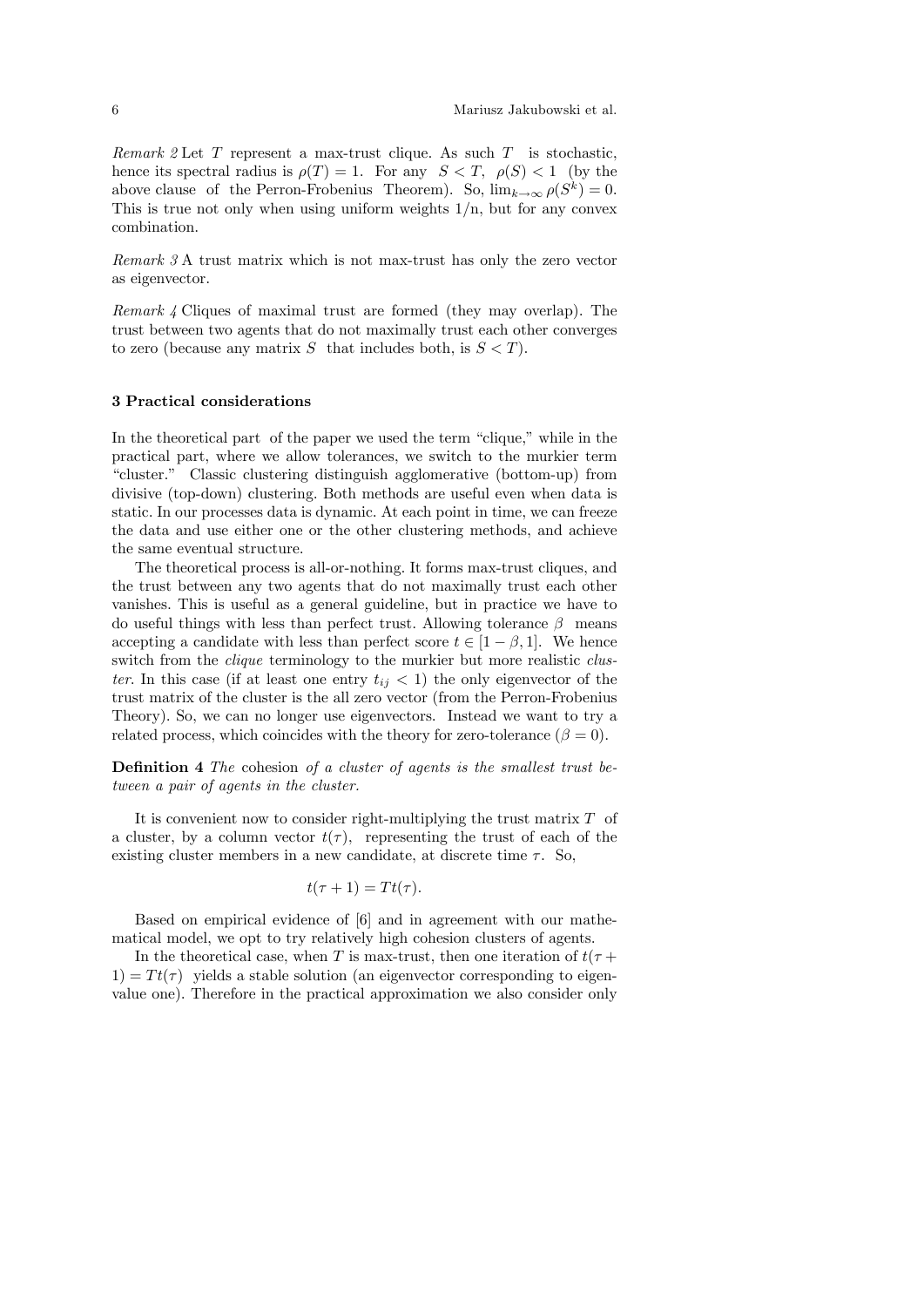one iteration. If all the entries of T and of  $t(\tau)$  are in  $[1-\beta,1]$ , then, as we show in the full paper, all the entries of  $t(\tau + 1) = Tt(\tau)$  are in  $[1 - 2\beta, 1]$ . The fact that we can decide this outcome through a simple inspection, rather than through a more involved computation does not change this error-uncertainty analysis<sup>5</sup>.

The algorithm tries to create near max-trust clusters within these tolerances, by accepting or rejecting candidates to existing clusters, with known tolerances, or by splitting existing clusters and accepting to sub-clusters. For  $\beta = 0$  this algorithm is consistent with the theoretical model; it gradually creates strict max trust cliques.

Example-2: Usually credit card companies defer to a few credit bureaus to decide the trustworthiness of clients. This corresponds to transitive averaging in which the credit card companies, and merchants concentrate all the weights on the credit bureaus, and assign zero weight to the opinions of users (even when maximally trusted).

Example-3: Trust relations among pieces of code (in the cloud and on a single machine). Software modules establish trust relations based on their vendor's attestation, trust relations between vendors, and trust relations between users and vendors. Near max-trust clusters of modules are allowed to work together. Lower trust vanishes. Clusters are separated from each other, so they cannot interfere.

Example-4: Auction sites such as eBay support a ranking system with which buyers and sellers evaluate one another. Participants score transactions based on aspects such as product quality, shipping duration, timely communication, and overall satisfaction. Long-time, successful buyers and sellers tend to migrate into a pool where everyone has perfect or near-perfect rankings, while others generally fall away and never return. If we equate trust with average ranking, this example shows convergence into max- and min-trust cliques.

Example-5: There is empirical evidence [6] that in trust-based reputation model for virtual communities, it pays to restrict the clusters of agents to small sets with high mutual trust.

Acknowledgement by Yacov Yacobi: I thank Jim Kajiya, who encouraged and supported this research, Yuval Peres, who pointed me to the Perron-Frobenius Theory, and Sara Wyckoff, for educating me about anthropological aspects of trust.

#### References

1. A. Kraskov, H. Stogbauer, R.G. Andrzejak, and P. Grassberger, Hierarchical Clustering Based on Mutual Information,

 $5$  The lower bound on error propagation of function f is the minimum over all possible algorithms that compute f.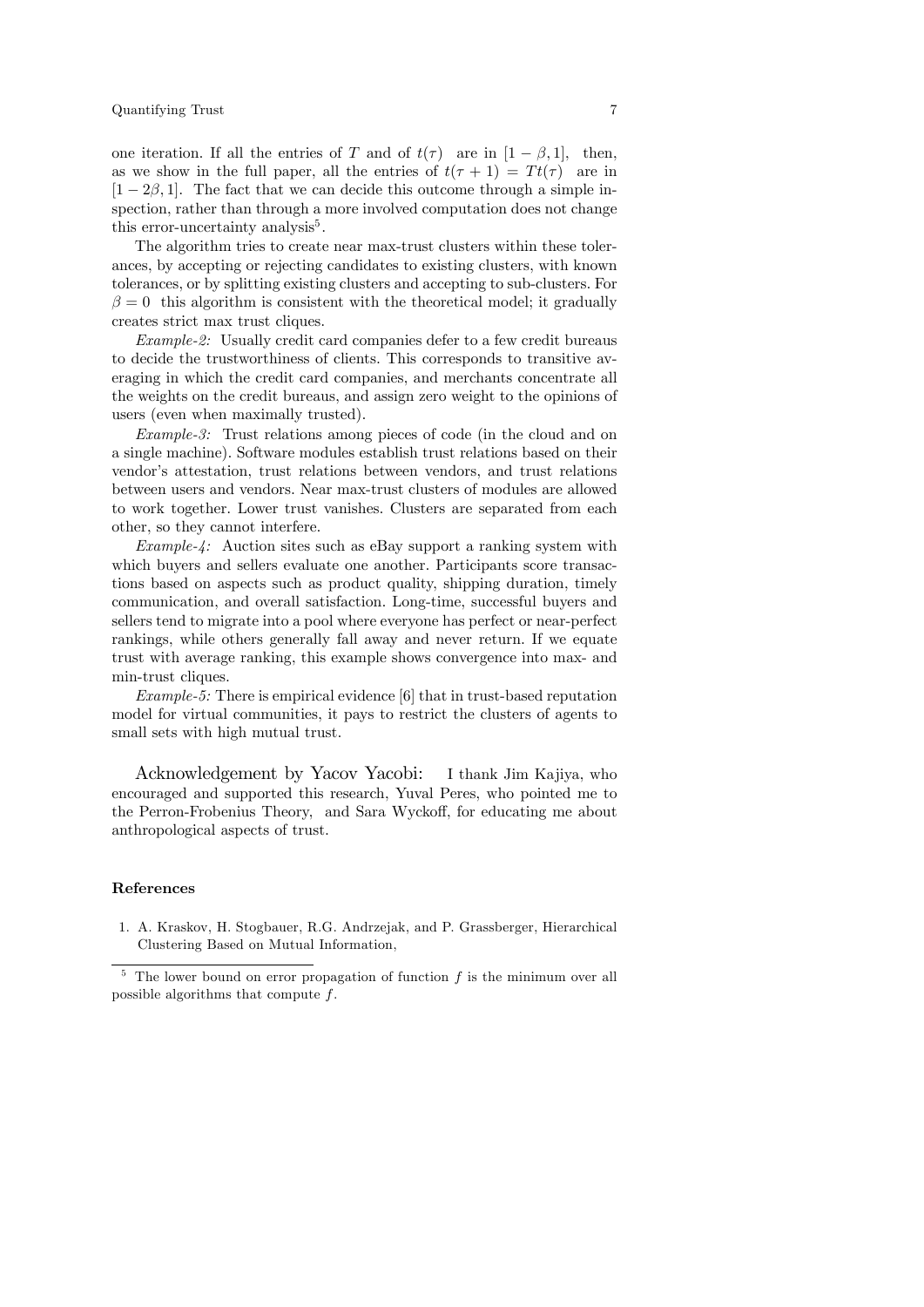- 2. A.N. Langville, and C.D. Meyer, Google's PageRank and Beyond: The Science of search engine ranking, Princeton University Press, 2006, ISBN - 13: 978-0- 691-12202-1,
- 3. R. Cilibrasi and P. M.B. Vitanyi, Clustering by compression, IEEE Trans. IT, Vol. 51, No. 4, April 2005, 1523-1545.
- 4. E. Balfe, B. Smyth, An Analysis of Query Similarity in Collaborative Web Search, in D.E. Losada and J.M. Fernandez-Luna (Eds.): ECIR 2005, LNCS 3408, pp. 330-344, 2005. Springer-Verlag Berlin Heidelberg 2005.
- 5. Eric J. Glover, Gary W. Flake, Steve Lawrence, Andries Kruger, David M. Pennock, William P. Birmingham, C. Lee Giles, "Improving Category Specific Web Search by Learning Query Modifications," saint,pp.23, 2001 Symposium on Applications and the Internet (SAINT'01), 2001
- 6. N. Gal-Oz, E. Gudes, and D. Hendler, A Robust and Knot-Aware Trust-Based Reputation Model, In IFIPTM 2008, Joint iTrust and PST Conferences on Privacy, Trust Management, and Security, June 18-20, 2008, Trondheim, Norway.
- 7. Y. Gurevich, Itay Neeman: DKAL2—A simplified and Improved Authorization Language. Feb. 2009.
- 8. A. Josang, An Algebra for Assessing Trust in Certification Chains, NDSS'99.
- 9. Rainer Hegselmann and Ulrich Krause, Opinion Dynamics and Bounded Confidence Models, Analysis, and Simulation, in Journal of Artificial Societies and Social Simulation (JASSS) Vol. 5, No. 3, 2002.
- 10. S.D. Kamvar, M.T. Schlosser, and H. Garica\_Molina: The EigenTrust Algorithm for Reputation Management in P2P Networks,
- 11. W. Ren, R.W. Beard, E.M. Atkins: A Survey of Consensus Problems in Multi-Agent Coordination, 2005 American Control Conference, June 8-10, 2005. Portland, OR USA, pp. 1859-1864.
- 12. C.D. Manning, P. Raghavan, and H. Schütze, An Introduction to Information Retrival, Cambridge University Press, 2008.
- 13. M. Najork, S. Gollapudi, R. Panigraphy, Less is More: Sampling the Neighborhood Graph Makes SALSA Better and Faster. WSDM 2009 Barcelona, Spain.
- 14. Chun-Yuan Hsiao, Chi-Jen Lu, Leonid Reyzin: Conditional Computational Entropy, or Toward Separating Pseudoentropy from Compressibility. EURO-CRYPT 2007: 169-186
- 15. P. Resnick and R. Zeckhauser, Trust Among Strangers in Internet Transactions: Empirical Analysis of eBay's Reputation System,
- 16. T. Sander and C.F. Tschudin, Protecting mobile agents against malicious hosts, in G. Vigna (Ed.): Mobile agents and security, LNCS 1419, pp. 44-60, 1998. Springer-Verlag Berlin Heidelberg 1998.
- 17. E. Seneta: Non-negative Matrices and Markov Chains, Springer-Verlag, 1980, ISBN 0-387-90598-7,
- 18. C. E. Shannon: A mathematical theory of communication. Bell System Technical Journal, vol. 27, pp. 379-423 and 623-656, July and October, 1948
- 19. Claude E. Shannon, Communication Theory of Secrecy Systems, Bell Labs Journal 1949.
- 20. Gilbert Strang, Linear Algebra and its Applications, 4th ed. Thomson, ISBN 0-03-010567-6
- 21. R.S. Varga: Matrix Iterative Analysis, Prentice Hall, Inc. 1962, Library of Congress Catalog Number 62-21277.